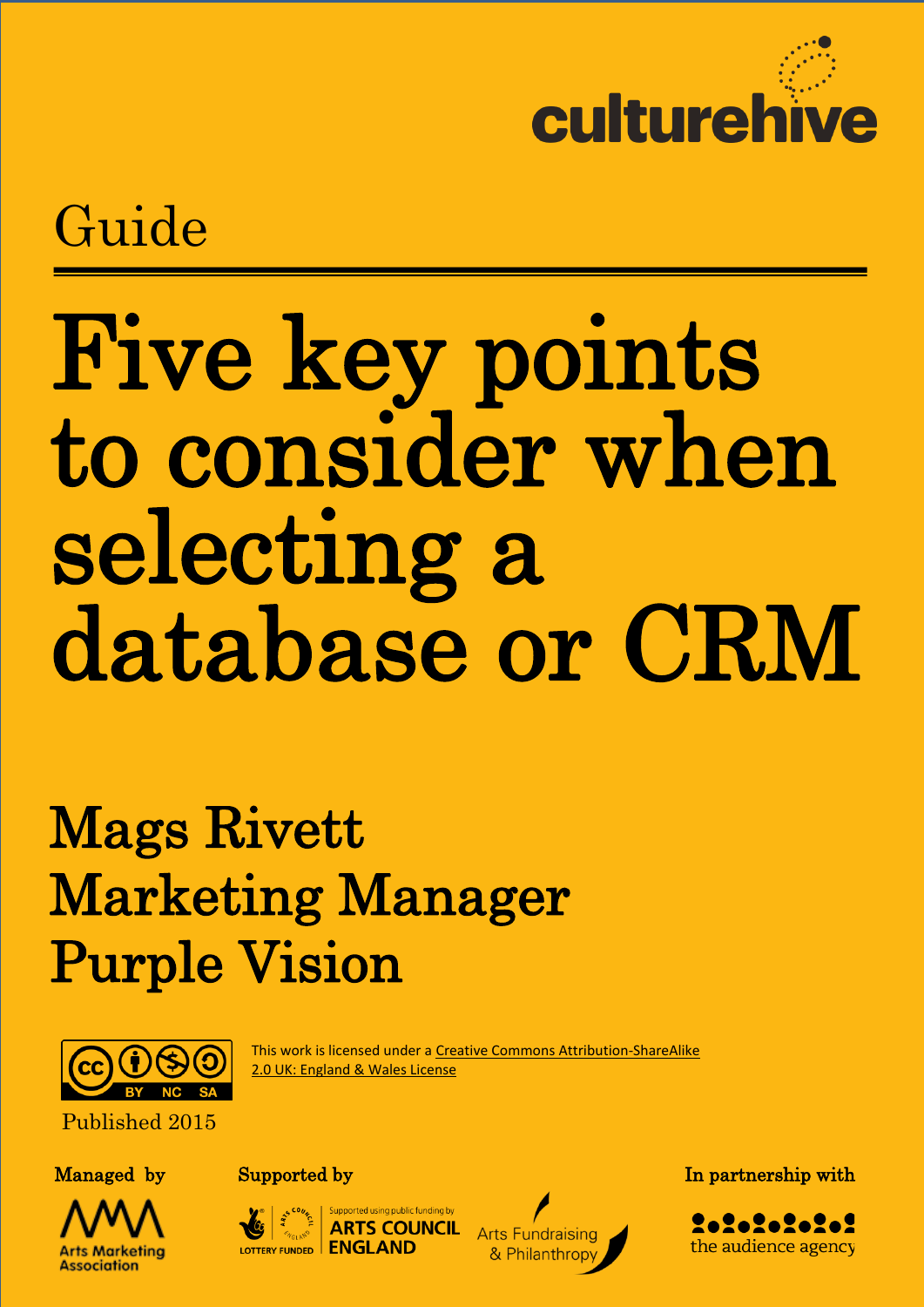# **Choices, Choices, Choices**

*If you are looking at CRM or databases, a great place to start is by asking other people. Nearly every week in various LinkedIn groups, a conversation will start along the lines of '…which is the best database or CRM for small non-profits or charities'.* 

A public forum of your peers is a good place to start to find answers to the question that could transform your work. There are hosts of vendors, consultants and experts on hand to chip in with suggestions – which will often lead you to find products you might not have heard of.

Mostly this is good as you now have a field of options to research and compare. Sometimes it's less helpful as you could be tempted to strike out options that might work for you based on other people's views when actually that tool might work well for you.

It's also important to separate the tool from the vendor – choosing a tool and choosing who will help you with implementing it and embedding it into your organisation are two different decisions, though are often intertwined.

So let's look at a five-point approach to help you sort out the responses and find what's right for your organisation.

## **1. It all starts with strategy**

Why do you roll up to work every day? My bet is that it's not because you love processing transactions. My bet is that it's because you love what the transactions – be they donations or payments for a performance – bring to life.

Take a step back from thinking about the minutiae of that donation and the processes associated with it that you'd like your new CRM to simplify for you. Start by looking at the bigger picture.

Let's say in two years you want to have started a fundraising programme that involves hosting a gala ball where you need to manage celebrity and VIP presence, in line with your new Patrons programme. Or you are going to launch a new direct mail programme to boost ticket sales or fundraising activity. And in five years you want to be supporting another thousand people through an arts participation programme, so will have 100 more staff and volunteers? They might sounds like ambitious plans (especially if your organisation is tiny, and it's just you in the office), but these are legitimate strategic goals.

It is important to consider your longer term strategy now, so you can put the right basic building blocks in place with a CRM that will meet your needs now, and five years down the line as you scale-up from meeting your fundraising goal to support another thousand people. Think about what the top level strategic aims may mean in practical terms. If your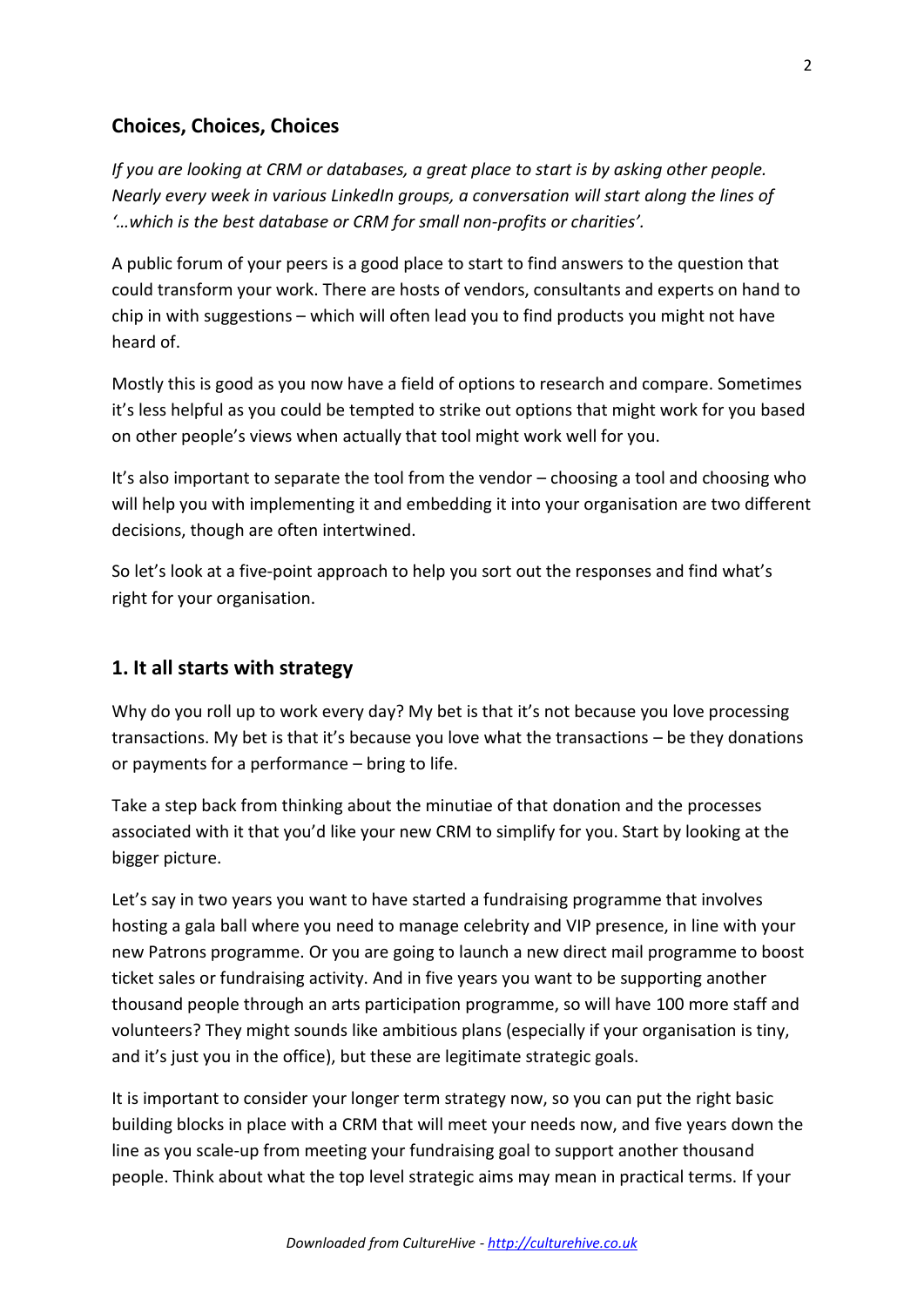strategy includes words like develop, improve, integrate, deliver you will need to look at a flexible, scale-able CRM solution.

# **2. Integrations**

If you are already happily using a set of tools to organise your email programme, you may break out in a cold sweat at the prospect of having to set it all up again.

So start to look at systems that will integrate with tools you use already. Your goal here will be to integrate as much as possible and bring all the data into one place.

Think bigger than fundraising integrations – think about the whole team – volunteering, finance, HR. Who uses what? With the right CRM you can integrate your organisation internally to work smarter as well as integrate the tools each team uses into one CRM. This will improve your reporting no end and make it easier for everyone to be 'smarter'.

You may want to use this as an opportunity to review the tools you currently use - in most organisations, our digital integrations have grown organically to become a part of our dayto-day toolkit, so a step back can be revealing.

## **3. Ease of use**

If you want to be all jargon about this you can all it UX. But speaking plainly, user experience is everything. If the whole team don't find the system easy to use, you're already on a highway to nothing!

That means everyone from the early adopter in your team who always has the newest phone through to those who fondly remember the days of the fax machine. So look at a few tools, ask to see more, play with a couple, ask someone else if you can look at theirs. Which ones do you like? Why?

And while you are doing that, ask some questions about accessibility.

In today's world, being able to access your system at any time of day or night is a basic expectation. There's no need to log in via a server in the cupboard under the stairs anymore, and only when you're in the office on a desktop PC. You should be able to use your phone, tablet, laptop, PC, be at home or be on the other side of the world and see it all real-time. Minimum IT fuss and maximum usability and accessibility.

If security of 'cloud' software is a concern, ask the questions of vendors you look at. They will be able to explain their security settings and protocols to you. The cloud is safe and secure, but you will obviously need to do your own due diligence around any risks or concerns you have.